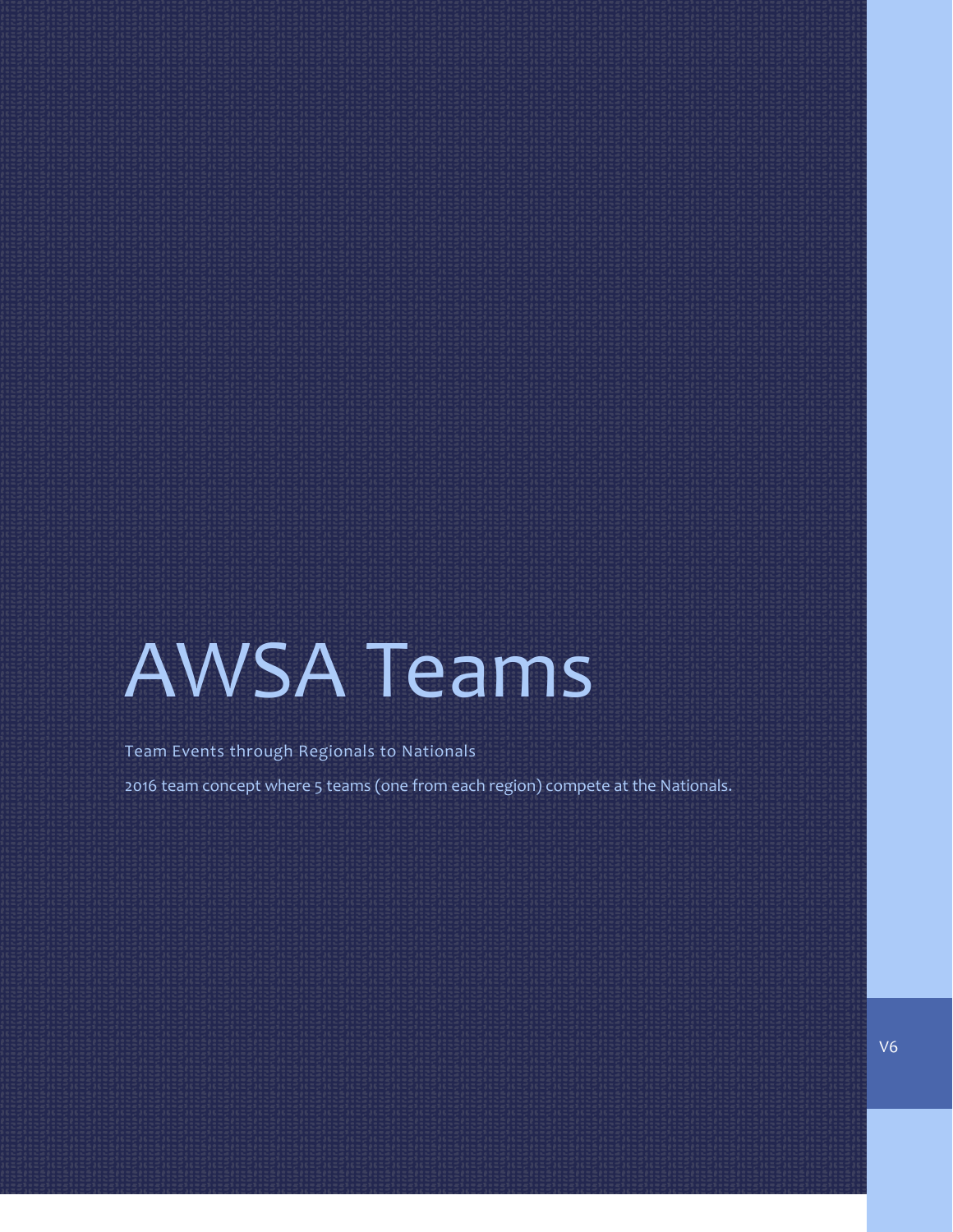## AWSA Team Event

Team Events through Regionals to Nationals

#### **1 CONCEPT**

Have each Region come to the nationals with a team that will compete for the AWSA Team Championship title. These teams would have competed in the Regionals against other teams in order to be qualified to compete at the Nationals.

#### **2 APPROACH**

Each region will have teams that compete at the Regional Championship. The winning team will go on to Nationals to compete for the National Team Title.

The team championship is NOT a separate event at the regionals; rather points are accumulated while the teams complete in their individual division/event. See the scoring section for more information.

The regions will take into consideration:

- a) How their region is divided up in groups, is it by state or by areas or by districts (use the regional governance structure/by laws as a guide),
- b) The population size of the given group will be used to determine if groups need to be combined so that a team can be created (meaning there could be states that don't have enough 3 event skiers to make up a team).

Example:

- The West Region operates their region by Areas; each area would have a team that competes at the regionals.
- The Mid-West operates with states; each state would have a team that competes in regionals. In the case of Iowa and Nebraska where there are smaller membership counts; the states can be combined to ensure there are ample members that can make up a team. Note it is **highly encouraged** that states with lower membership counts use this

## **ALL ABOUT TEAMS**

Here is one way we can work together and generate more fun, competition and excitement at our local tournaments. That energy will carry through to the Regional Championships and **National** Championships!!

1

AWSA Team Event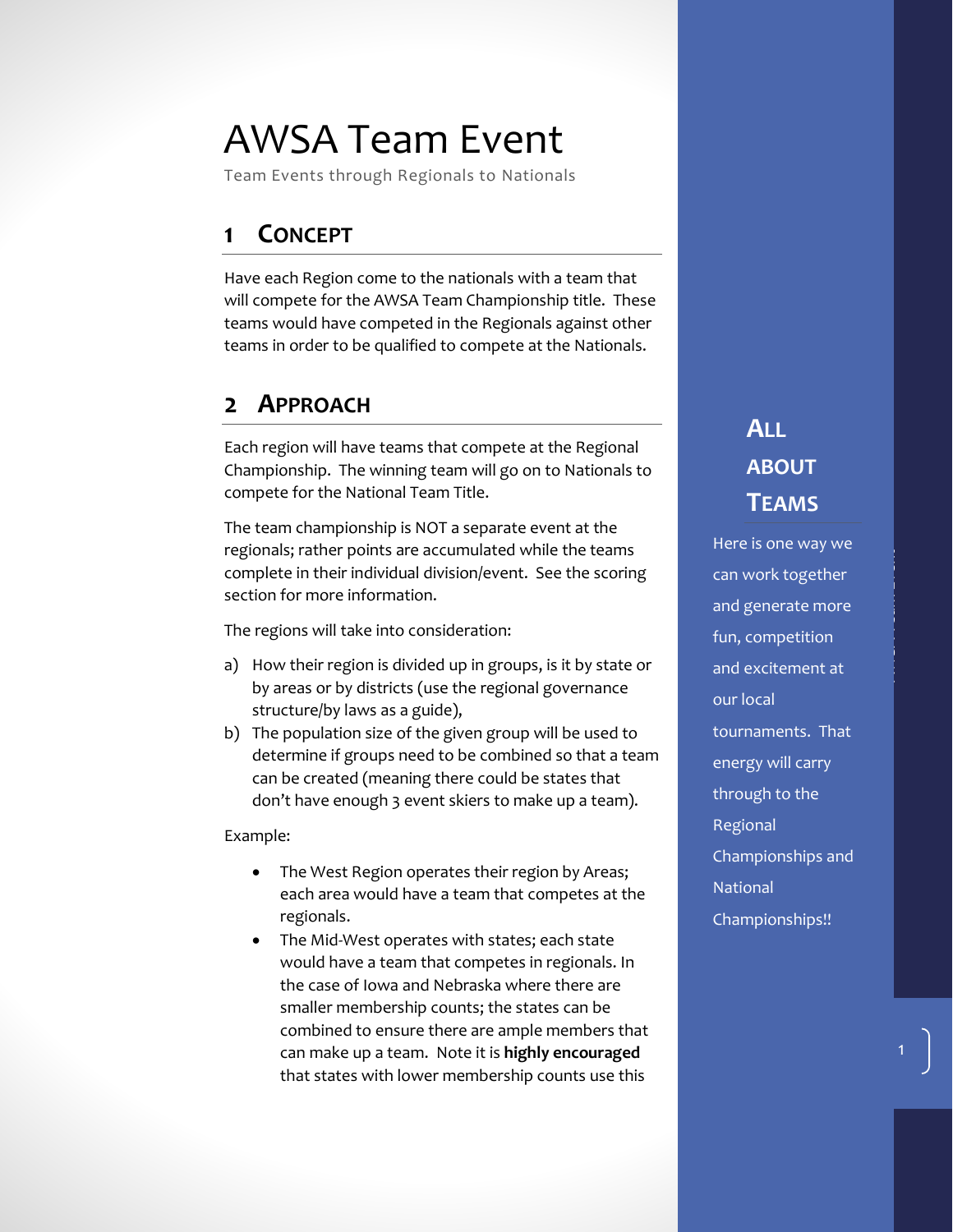as an opportunity to drum up more participants rather than combining states.

• The Southern Region operates with states; they could use the same concept as the Mid-West; however, could look to build two teams out of Florida due to the high volume of members in that state.

The regional EVPs will work with their councils to determine the best way to divide up their regions and build their teams. These teams will then come to regionals and compete for the Regional Team Championship title; the team that wins will compete in the National Team Championships.

There will not be a limit on the number of teams that can compete at regionals. The regional councils will police the size and numbers of teams looking participate.

A regional team commissioner is recommended to aid in communication to the teams.



**National** 

Each Team Made Up Of



2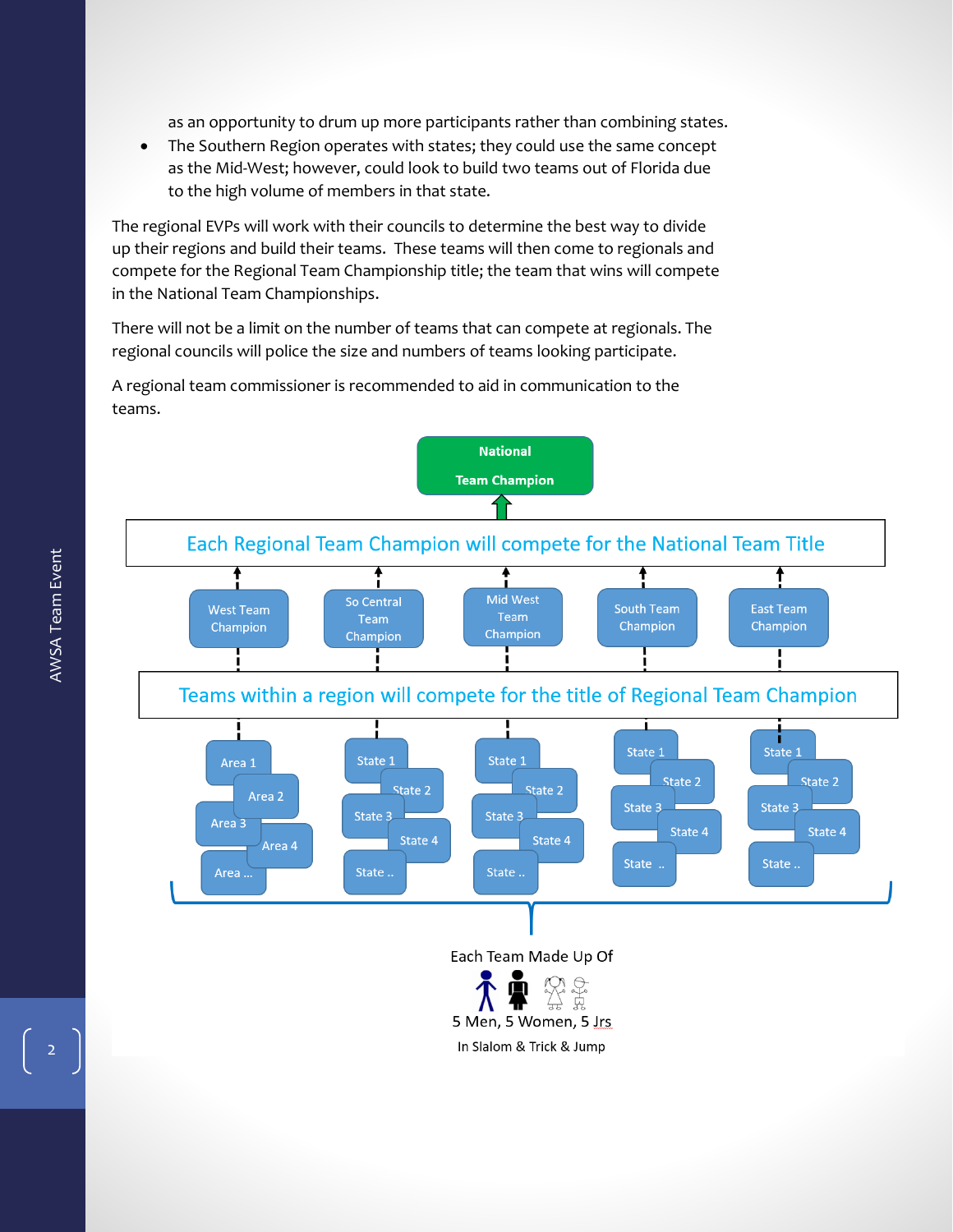#### **3 TEAM CONSTRUCT**

Each team will need to be comprised of **up to** 5 men, 5 women, 5 juniors across Slalom, Trick and Jump. All three events are included in the scoring.

Teams can be made up of single eventers, 2 eventers, or overall skiers. There is not a restriction around the size of a team.

The members of the teams do not need to be qualified for regionals, and they do not need to be qualified for nationals. This means that all those members of a winning Regional team can go to nationals, even if a team member is not qualified through their individual event scores or overall score. Skiers that are on a team but are not qualified for regionals or nationals will be allowed to place in their event.

#### **4 SCORING**

The chief scorers will need to generate the team results.

The top **4 scores** for **each event** (Slalom, Trick, Jump) for **each group** (Men, Women, Juniors) will be used for determining the winning Team.

The scores will be generated through a point system based on NOPS.

Meaning if you have 44 slalom skiers that are participating in a team event, then points will be based on a 10-point increment. Example: the skier that had the highest NOPS point for slalom would receive 440 points, whereas the skier that had the lowest NOPS score would have 10. The top 4 scores for each team in each event would be accumulated to become the team score. The team with highest score wins.

#### **5 GOING TO NATIONALS**

#### **5.1 SUBSTITUTIONS**

Substitutions are allowed at the discretion of the EVP. Note that the substitute must be from the same team area/state and must have skied in the regionals.

#### **5.2 INDIVIDUAL QUALIFICATIONS**

Reminder that individual team members do not need to be qualified for regionals to participate in the regional team championship, and the members of the winning team at regionals do not need to be individual qualified for nationals.